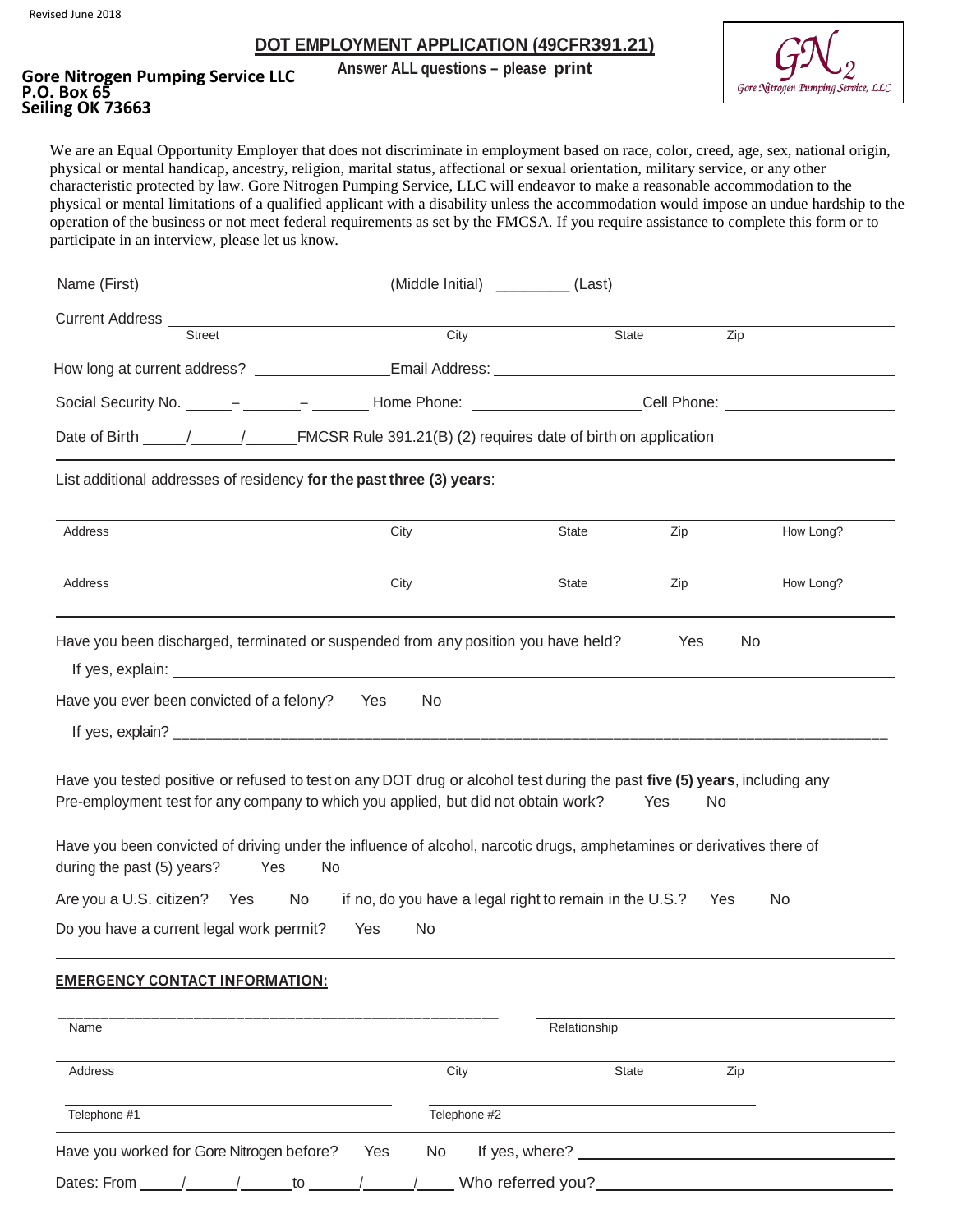## **EMPLOYMENT HISTORY**

List all employment (even non-driving positions), full and part time, for the **past 3 years**. Then, list all **driving positions only** that you held for the **last 4 to 10 years** as required by FMCSR Part 391. If you were leased to a motor carrier, list that carrier as an employer even if you were an independent contractor. Indicate any period of unemployment exceeding 30 days. Start with the most current or present position and work backwards.

| Full Time<br>Part Time |                                                                                                                                                                                                                                |     |  |  |  |  |
|------------------------|--------------------------------------------------------------------------------------------------------------------------------------------------------------------------------------------------------------------------------|-----|--|--|--|--|
| by 49CFR Part 40? Yes  | Were you subject to the Federal Motor Carrier Safety Regulations while employed here? Yes<br>Was employment designated as a "safety sensitive function" in regard to drug/alcohol testing required<br>No                       | No. |  |  |  |  |
|                        |                                                                                                                                                                                                                                |     |  |  |  |  |
|                        |                                                                                                                                                                                                                                |     |  |  |  |  |
|                        |                                                                                                                                                                                                                                |     |  |  |  |  |
|                        |                                                                                                                                                                                                                                |     |  |  |  |  |
| Full Time<br>Part Time |                                                                                                                                                                                                                                |     |  |  |  |  |
| by 49CFR Part 40? Yes  | Was employment designated as a "safety sensitive function" in regard to drug/alcohol testing required<br>N <sub>o</sub>                                                                                                        |     |  |  |  |  |
|                        |                                                                                                                                                                                                                                |     |  |  |  |  |
|                        |                                                                                                                                                                                                                                |     |  |  |  |  |
|                        |                                                                                                                                                                                                                                |     |  |  |  |  |
| Full Time Part Time    |                                                                                                                                                                                                                                |     |  |  |  |  |
|                        | Were you subject to the Federal Motor Carrier Safety Regulations while employed here? Yes                                                                                                                                      |     |  |  |  |  |
| by 49CFR Part 40?      | Was employment designated as a "safety sensitive function" in regard to drug/alcohol testing required<br>Yes<br>No.                                                                                                            | No. |  |  |  |  |
|                        |                                                                                                                                                                                                                                |     |  |  |  |  |
|                        |                                                                                                                                                                                                                                |     |  |  |  |  |
|                        |                                                                                                                                                                                                                                |     |  |  |  |  |
|                        |                                                                                                                                                                                                                                |     |  |  |  |  |
| Part Time<br>Full Time | Reason for Leaving Leaving and the state of the state of the state of the state of the state of the state of the state of the state of the state of the state of the state of the state of the state of the state of the state |     |  |  |  |  |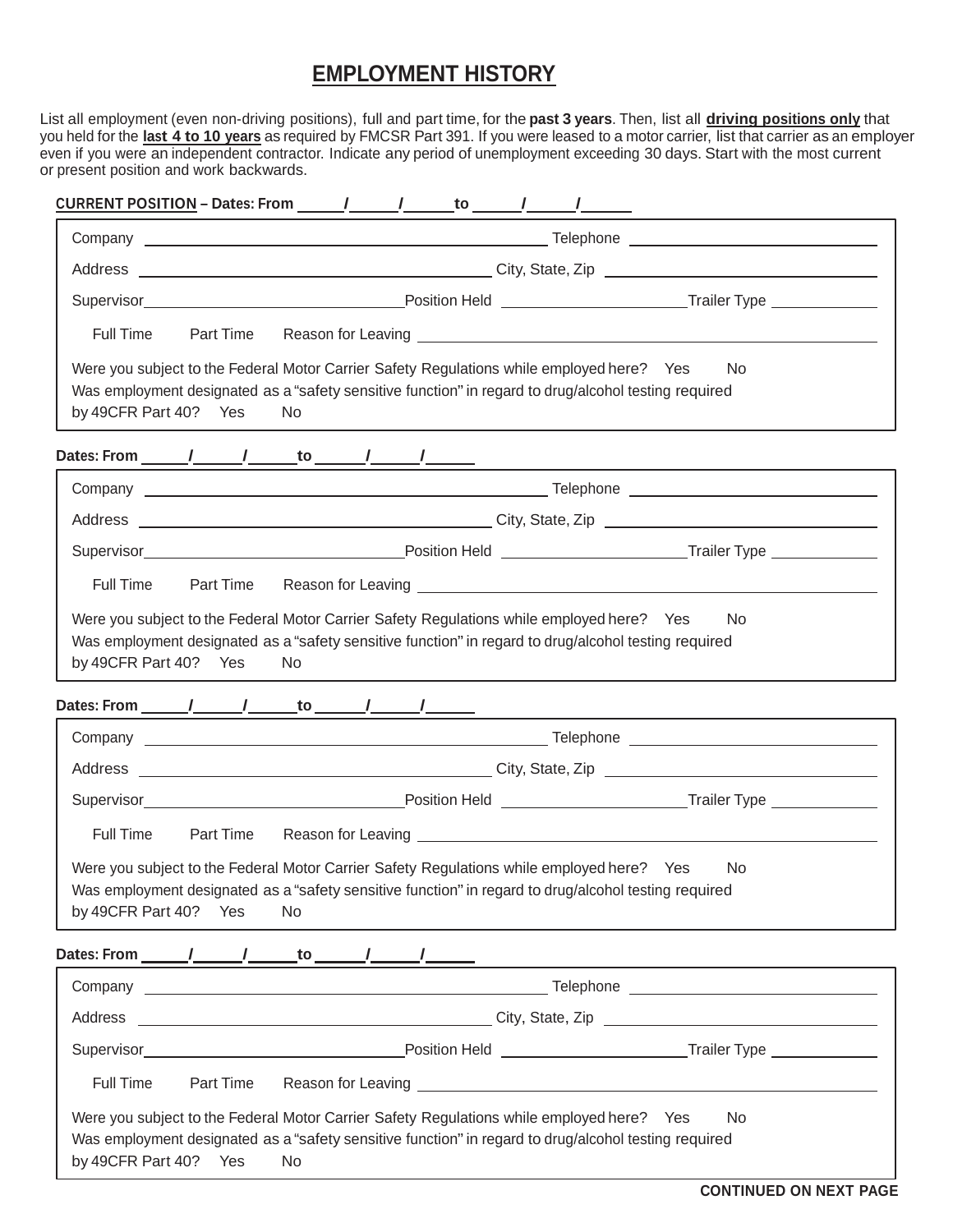## **EMPLOYMENT HISTORY**

List all employment (even non-driving positions), full and part time, for the **past 3 years**. Then, list all **driving positions only** that you held for the **last 4 to 10 years** as required by FMCSR Part 391. If you were leased to a motor carrier, list that carrier as an employer even if you were an independent contractor. Indicate any period of unemployment exceeding 30 days. Start with the most current or present position and work backwards.

| Full Time             | Part Time                                                                                                                                                                                                                   |  |  |  |  |  |
|-----------------------|-----------------------------------------------------------------------------------------------------------------------------------------------------------------------------------------------------------------------------|--|--|--|--|--|
| by 49CFR Part 40? Yes | Were you subject to the Federal Motor Carrier Safety Regulations while employed here? Yes<br>No.<br>Was employment designated as a "safety sensitive function" in regard to drug/alcohol testing required<br>N <sub>o</sub> |  |  |  |  |  |
|                       |                                                                                                                                                                                                                             |  |  |  |  |  |
|                       |                                                                                                                                                                                                                             |  |  |  |  |  |
|                       |                                                                                                                                                                                                                             |  |  |  |  |  |
|                       |                                                                                                                                                                                                                             |  |  |  |  |  |
| Full Time             | Part Time                                                                                                                                                                                                                   |  |  |  |  |  |
| by 49CFR Part 40? Yes | N <sub>o</sub>                                                                                                                                                                                                              |  |  |  |  |  |
|                       |                                                                                                                                                                                                                             |  |  |  |  |  |
|                       |                                                                                                                                                                                                                             |  |  |  |  |  |
|                       |                                                                                                                                                                                                                             |  |  |  |  |  |
|                       |                                                                                                                                                                                                                             |  |  |  |  |  |
| Full Time             | Part Time                                                                                                                                                                                                                   |  |  |  |  |  |
| by 49CFR Part 40? Yes | Were you subject to the Federal Motor Carrier Safety Regulations while employed here? Yes<br>No.<br>Was employment designated as a "safety sensitive function" in regard to drug/alcohol testing required<br>No.            |  |  |  |  |  |
|                       |                                                                                                                                                                                                                             |  |  |  |  |  |
|                       |                                                                                                                                                                                                                             |  |  |  |  |  |
|                       |                                                                                                                                                                                                                             |  |  |  |  |  |
|                       |                                                                                                                                                                                                                             |  |  |  |  |  |
| <b>Full Time</b>      | Part Time                                                                                                                                                                                                                   |  |  |  |  |  |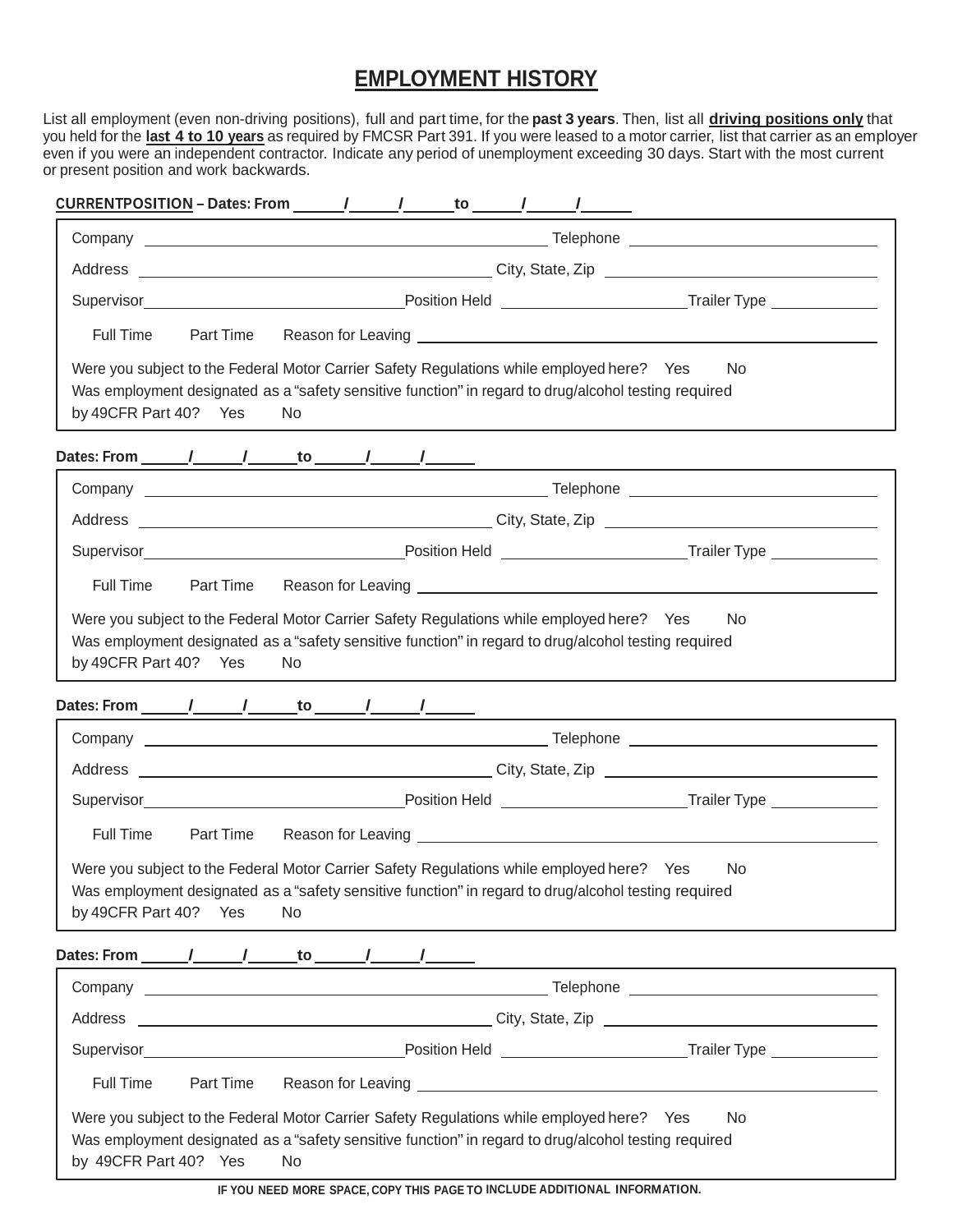# PLEASE ATTACH A COPY OF YOUR CURRENT DRIVERS LICENSE

#### **ACCIDENT RECORD FOR** *PAST* **3 YEARS - List ALL, whether Preventable or Non-Preventable**

**IF NONE, Check THIS BOX:**  $\Box$  (ATTACH A SHEET IF MORE SPACE IS NEEDED)

| <b>ACCIDENT DATE</b> | <b>NATURE OF ACCIDENT</b> | <b>FATALITIES</b> |           | <b>INJURIES</b> |     |     | <b>VEHICLES</b><br><b>TOWED</b> |  |
|----------------------|---------------------------|-------------------|-----------|-----------------|-----|-----|---------------------------------|--|
|                      |                           | Yes               | <b>No</b> | Yes             | No  | Yes | No                              |  |
|                      |                           | Yes               | <b>No</b> | Yes             | No  | Yes | No.                             |  |
|                      |                           | Yes               | No.       | Yes             | No. | Yes | No.                             |  |

#### **ALLTRAFFIC CONVICTIONS & FORFEITURES FORTHE PAST 3 YEARS - Other than parking violations**

| IF NONE, CHECK THIS BOX: |             | (ATTACH A SHEET IF MORE SPACE IS NEEDED) |                |
|--------------------------|-------------|------------------------------------------|----------------|
| <b>LOCATION</b>          | <b>DATE</b> | <b>CHARGE</b>                            | <b>PENALTY</b> |
|                          |             |                                          |                |
|                          |             |                                          |                |
|                          |             |                                          |                |

#### **EDUCATION**

**CIRCLE HIGHEST GRADE COMPLETED:** 1 2 3 4 5 6 7 8 **HIGH SCHOOL:** 1 2 3 4 **COLLEGE:** 1 2 3 4 **LAST SCHOOL ATTENDED:**

**(NAME) (CITY)**

#### **DRIVERSLICENSEINFORMATION - List ALL licenses held in past five (5) years**

| <b>STATE</b> | <b>LICENSE#</b>                                              | <b>CDL CLASS</b> | <b>ENDORSEMENTS</b>                           | <b>EXPIRATION DATE</b>                                           |
|--------------|--------------------------------------------------------------|------------------|-----------------------------------------------|------------------------------------------------------------------|
|              |                                                              |                  |                                               |                                                                  |
|              |                                                              |                  |                                               |                                                                  |
|              | Do you have a current DOT<br><b>Medical Card (Yes or No)</b> |                  | <b>MEDICAL CARD EXPIRATION</b><br><b>DATE</b> | <b>IS YOUR MEDICAL CARD</b><br><b>STAMPED BY DPS (Yes or No)</b> |
|              |                                                              |                  |                                               |                                                                  |

**A.** Have you ever been denied a license, permit or privilege to operate a motor vehicle? Yes No

**b.** Has any license, permit or privilege ever been suspended or revoked? Yes No

**IF THE ANSWER TO EITHER A OR B IS YES, ATTACH STATEMENT GIVING DETAILS.**

## **COMMERCIAL DRIVING EXPERIENCE**

**IF NONE, CHECK THIS BOX:**

|                           | <b>TYPE OF EQUIPMENT</b> | <b>DATES</b> |    | <b>APPROX NO. OF MILES</b> |
|---------------------------|--------------------------|--------------|----|----------------------------|
| <b>CLASS OF EQUIPMENT</b> | (VAN, TANK FLAT, ETC)    | <b>FROM</b>  | то | (PER YEAR)                 |
| <b>Straight Truck</b>     |                          |              |    |                            |
| Tractor and semi-trailer  |                          |              |    |                            |
| Tractor-two trailers      |                          |              |    |                            |
| Other                     |                          |              |    |                            |

LIST ALL STATES OPERATED IN FOR LAST FIVE (5) YEARS:

LIST SPECIAL COURSES OR TRAINING THAT WILL HELP YOU AS A DRIVER:

#### WHICH SAFE DRIVING AWARDS DO YOU HOLD AND FROM WHOM?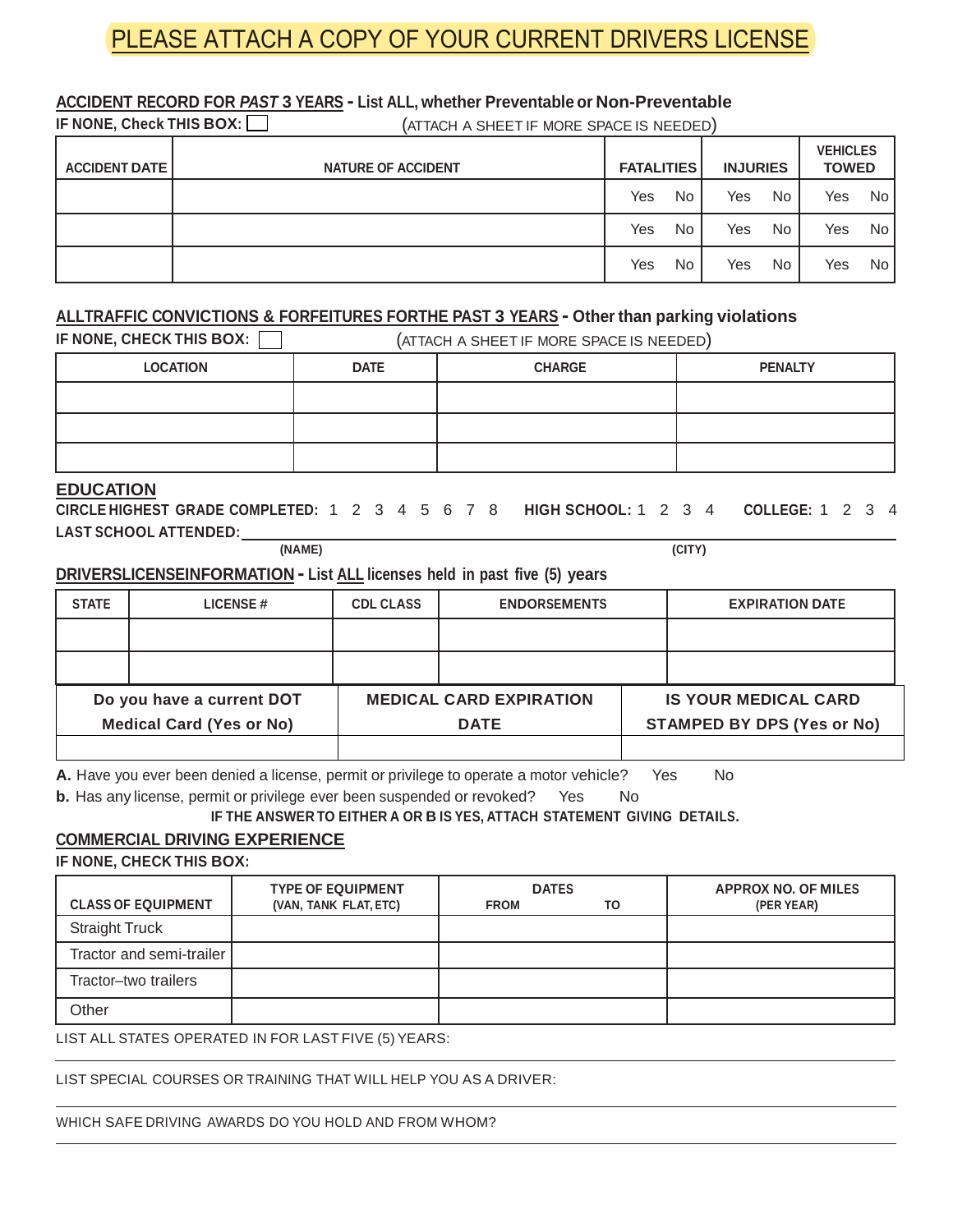# **Applicant Authorization to Release DOT Drug/Alcohol Test Results**

| Applicant/Employee: |                                                                   |                           |            |
|---------------------|-------------------------------------------------------------------|---------------------------|------------|
|                     | Current Employer: Gore Nitrogen Pumping Service, LLC              |                           |            |
|                     | Address: 916 N. Elm St. - P.O. Box 65<br><sub>Citv:</sub> Seiling | St: <sup>OK</sup>         | Zip: 73663 |
| Phone: 580-922-4660 | Fax: 580-922-4667                                                 | E-mail: Dustin@goren2.com |            |
|                     |                                                                   |                           |            |

I understand that as a condition of hire with the above named "Company", that I must consent to the release of all DOT mandated drug and alcohol information from all of the employers for which I worked in a DOT safety-sensitive position, or for which I took a DOT pre-employment drug test, during the previous two (2) years as required by DOT Part 40.25, (or three (3) years as required by Part 391.23 for any driver of a commercial motor vehicle).

|  | Check boxes |
|--|-------------|
|  | .           |

only if applicable

- I have NOT worked in a DOT safety-sensitive position for a DOT regulated company in the past 2 years (3 years for П CMV drivers, 5 years for pilots). Proceed to sign and date form below.
- I have tested positive, or refused to test, on a DOT pre-employment drug or alcohol test for an employer who did not П hire me in the past two years (3 years for CMV drivers, 5 years for pilots). Please specify the company for which this occurred below.

I hereby authorize the following previous employer / company to furnish the DOT information requested in section 2 below.

Previous Employer: Address: \_\_\_\_\_\_\_\_\_\_\_\_\_\_\_\_\_\_\_\_\_\_\_\_\_\_\_\_\_\_\_\_\_City: \_\_\_\_\_\_\_\_\_\_\_\_\_\_\_\_\_\_\_\_\_\_\_\_\_\_\_\_\_\_\_\_\_St: \_\_\_\_\_\_\_\_\_ Zip: \_\_\_\_\_\_\_\_\_\_ Phone: \_\_\_\_\_\_\_\_\_\_\_\_\_\_\_\_\_\_\_\_ Fax: \_\_\_\_\_\_\_\_\_\_\_\_\_\_\_\_\_\_\_\_\_\_\_ E-mail: \_\_\_\_\_\_\_\_\_\_\_\_\_\_\_\_\_\_\_\_\_\_\_\_\_\_\_\_\_\_ Contact: \_\_\_\_\_\_\_\_\_\_\_\_\_\_\_\_\_\_\_\_\_\_\_\_\_\_\_\_\_\_\_\_\_ Dates of Employment: \_\_\_\_\_\_\_\_\_\_\_\_\_\_\_ to \_\_\_\_\_\_\_\_\_\_\_\_\_\_

*(Complete additional form for each previous DOT employer)*

Certification: I have read and fully understand this authorization to release my previous drug and alcohol test information, identified by the questions below, to the Company listed above. I hereby acknowledge that failure to provide accurate information in response to this request for release of information could negatively affect my employment offer or subject me to disciplinary action up to and including termination if later discovered after my employment with the Company begins.

\_\_\_\_\_\_\_\_\_\_\_\_\_\_\_\_\_\_\_\_\_\_\_\_\_\_\_\_\_\_\_\_\_\_\_\_ \_\_\_\_\_\_\_\_\_\_\_\_\_\_\_\_\_\_\_\_ \_\_\_\_\_\_\_\_\_\_\_\_\_\_\_\_\_ **Signature of Applicant CONSIDERED SSN Date** 

## **Release of Previous Employer's DOT Drug/Alcohol Testing Results**

|                   | This information request covers any period of employment of the Applicant/Employee by you going back 2 years (3 years for CMV<br>drivers), from the date of this request. Please complete the following:                               |                                                                                                        |  |
|-------------------|----------------------------------------------------------------------------------------------------------------------------------------------------------------------------------------------------------------------------------------|--------------------------------------------------------------------------------------------------------|--|
| <b>YES</b><br>NO. |                                                                                                                                                                                                                                        |                                                                                                        |  |
|                   | 1. Any DOT alcohol test results of 0.04 or greater?                                                                                                                                                                                    |                                                                                                        |  |
|                   | 2. Any DOT positive drug test results?                                                                                                                                                                                                 |                                                                                                        |  |
|                   |                                                                                                                                                                                                                                        | 3. Refusal to submit to a DOT required drug / alcohol test? (incl. adulterated or substituted results) |  |
|                   | 4. Other violations of DOT drug and alcohol testing regulations?                                                                                                                                                                       |                                                                                                        |  |
|                   | 5. Did a previous employer report a drug / alcohol rule violation to you?                                                                                                                                                              |                                                                                                        |  |
|                   |                                                                                                                                                                                                                                        | 6. If "yes" for any of the above items, did the employee complete the return-to-duty process?*         |  |
|                   | *Note: If "yes" for item 5, you must provide the previous employer's report. If you answered "yes" for item 6, you must also transmit the appropriate<br>return-to-duty documentation (e.g., SAP report(s), follow-up testing record). | 7. Was the Applicant/Employee employed by you but NOT subject to DOT regulations?                      |  |
|                   |                                                                                                                                                                                                                                        |                                                                                                        |  |

\*A reproduction of this authorization shall be deemed as effective and valid as an original. Rev. 2012